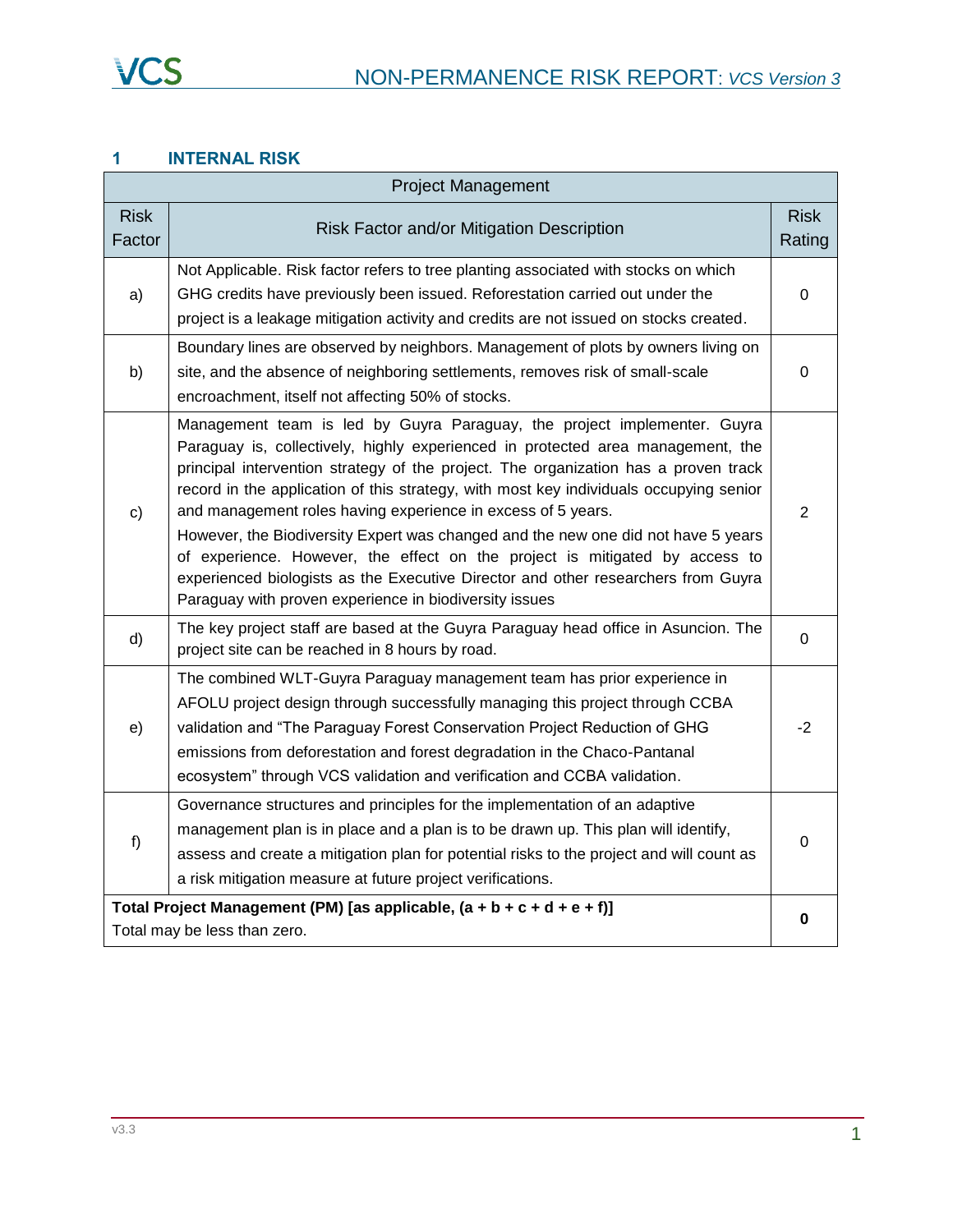| <b>Financial Viability</b> |                                                                                                                                                                                                                                                                                                                                                                                                                                  |                       |
|----------------------------|----------------------------------------------------------------------------------------------------------------------------------------------------------------------------------------------------------------------------------------------------------------------------------------------------------------------------------------------------------------------------------------------------------------------------------|-----------------------|
| <b>Risk</b><br>Factor      | Risk Factor and/or Mitigation Description                                                                                                                                                                                                                                                                                                                                                                                        | <b>Risk</b><br>Rating |
| a)                         | Project cash flow breakeven point is greater than 10 years from the current risk<br>assessment.                                                                                                                                                                                                                                                                                                                                  |                       |
| b)                         | Project cash flow breakeven point is between 7 and 10 years from the current risk<br>assessment.                                                                                                                                                                                                                                                                                                                                 |                       |
| $\mathsf{c})$              | Project cash flow breakeven point is between 4 and 7 years from the current risk<br>assessment.                                                                                                                                                                                                                                                                                                                                  |                       |
| d)                         | Project cash flow breakeven point is less than 4 years from the current risk<br>assessment.<br>The project proponent is committed to funding according to an agreed payment<br>Schedule (VCS - PD Annex 1). Annual cash flow is thus provided from the outset<br>and through the project life.<br>In addition, the proponent have provided a letter to the auditors to confirm the<br>financial health of the Company (Annex 13) | 0                     |
| e)                         | Project has secured less than 15% of funding needed to cover the total cash out<br>before the project reaches breakeven.                                                                                                                                                                                                                                                                                                         |                       |
| f)                         | Project has secured 15% to less than 40% of funding needed to cover the total cash<br>out before the project reaches breakeven.                                                                                                                                                                                                                                                                                                  |                       |
| g)                         | Project has secured 40% to less than 80% of funding needed to cover the total cash<br>out before the project reaches breakeven.                                                                                                                                                                                                                                                                                                  |                       |
| h)                         | Project has secured more than 80% of funding needed to cover the total cash out<br>before the project reaches breakeven.<br>The project proponent is committed to funding according to an agreed payment<br>schedule - given as VCS - PD Annexe 1. Therefore, annual cash flow is provided<br>from the outset and through the project life. VCS - PD Annexe 42: Agreement on<br>Change of Budget Plan Letter).                   | 0                     |
| i)                         | Mitigation: Project has available as callable financial resources at least 50% of the<br>total cash out before the project reaches breakeven.<br>Because of the financial structure, callable financial resources are available for each<br>year from the outset.                                                                                                                                                                | $-2$                  |
|                            | Total Financial Viability (FV) [as applicable, ((a, b, c or d) + (e, f, g or h) + i)]<br>Total may not be less than zero.                                                                                                                                                                                                                                                                                                        |                       |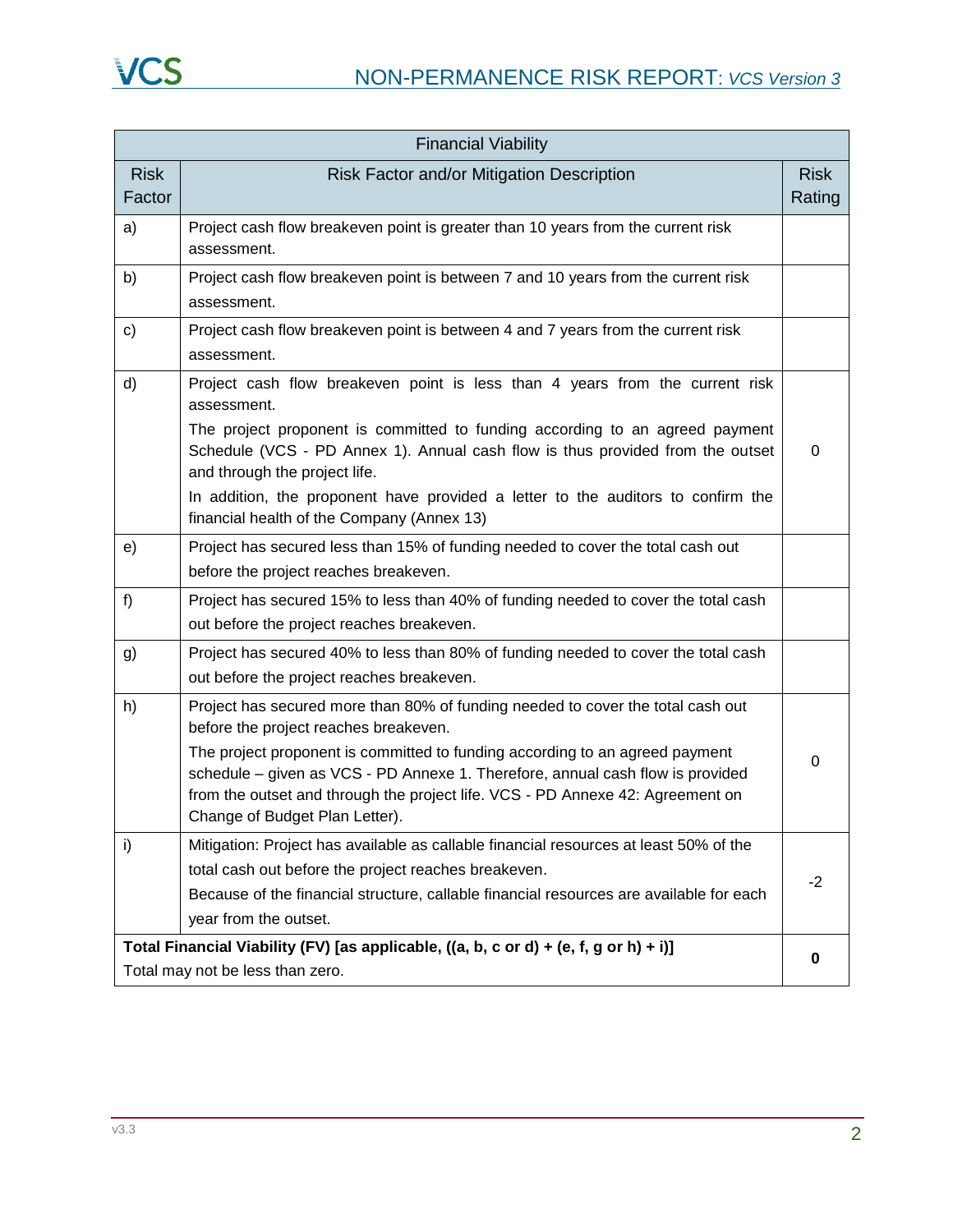| <b>Opportunity Cost</b>                                                                                         |                                                                                                                                                                                                                                                                  |                       |
|-----------------------------------------------------------------------------------------------------------------|------------------------------------------------------------------------------------------------------------------------------------------------------------------------------------------------------------------------------------------------------------------|-----------------------|
| <b>Risk</b><br>Factor                                                                                           | Risk Factor and/or Mitigation Description                                                                                                                                                                                                                        | <b>Risk</b><br>Rating |
| a)                                                                                                              | NPV from the most profitable alternative land use activity is expected to be at<br>least 100% more than that associated with project activities; or where baseline<br>activities are subsistence-driven, net positive community impacts are not<br>demonstrated. |                       |
| b)                                                                                                              | NPV from the most profitable alternative land use activity is expected to be<br>between 50% and up to100% more than from project activities.                                                                                                                     |                       |
| $\mathsf{c})$                                                                                                   | NPV from the most profitable alternative land use activity is expected to be<br>between 20% and up to 50% more than from project activities.                                                                                                                     |                       |
| d)                                                                                                              | Net positive community benefits are demonstrated through the CCBA validation<br>of the project. (CCB - PDD Annex 26: the validation statement)                                                                                                                   | $\Omega$              |
| e)                                                                                                              | NPV from project activities is expected to be between 20% and up to 50% more<br>profitable than the most profitable alternative land use activity                                                                                                                |                       |
| f)                                                                                                              | NPV from project activities is expected to be at least 50% more profitable than<br>the most profitable alternative land use activity                                                                                                                             |                       |
| g)                                                                                                              | Mitigation: Project proponent is for-profit corporate, here acting for voluntary<br>corporate social responsibility motives. Guyra Paraguay (project implementer) is<br>a non-profit.                                                                            | $\Omega$              |
| h)                                                                                                              | Mitigation: Project is protected by legally binding commitment (see Section<br>2.2.4) to continue management practices that protect the credited carbon stocks<br>over the length of the project crediting period                                                |                       |
| i)                                                                                                              | Mitigation: Project is protected by legally binding commitment (see Section<br>2.2.4) to continue management practices that protect the credited carbon stocks<br>over at least 100 years                                                                        |                       |
| Total Opportunity Cost (OC) [as applicable, (a, b, c, d, e or f) + $(g + h$ or i)]<br>Total may be less than 0. |                                                                                                                                                                                                                                                                  | $\bf{0}$              |

|    | <b>Project Longevity</b>                                               |    |  |
|----|------------------------------------------------------------------------|----|--|
| a) | Payments for Ecosystem Service contract, whereby payments are made for |    |  |
|    | the conservation of forest, include options for renewal to 30 years    | 18 |  |
|    | $(24-(30/5))$ .                                                        |    |  |
| b) |                                                                        |    |  |
|    | <b>Total Project Longevity (PL)</b>                                    |    |  |
|    | 18<br>May not be less than zero                                        |    |  |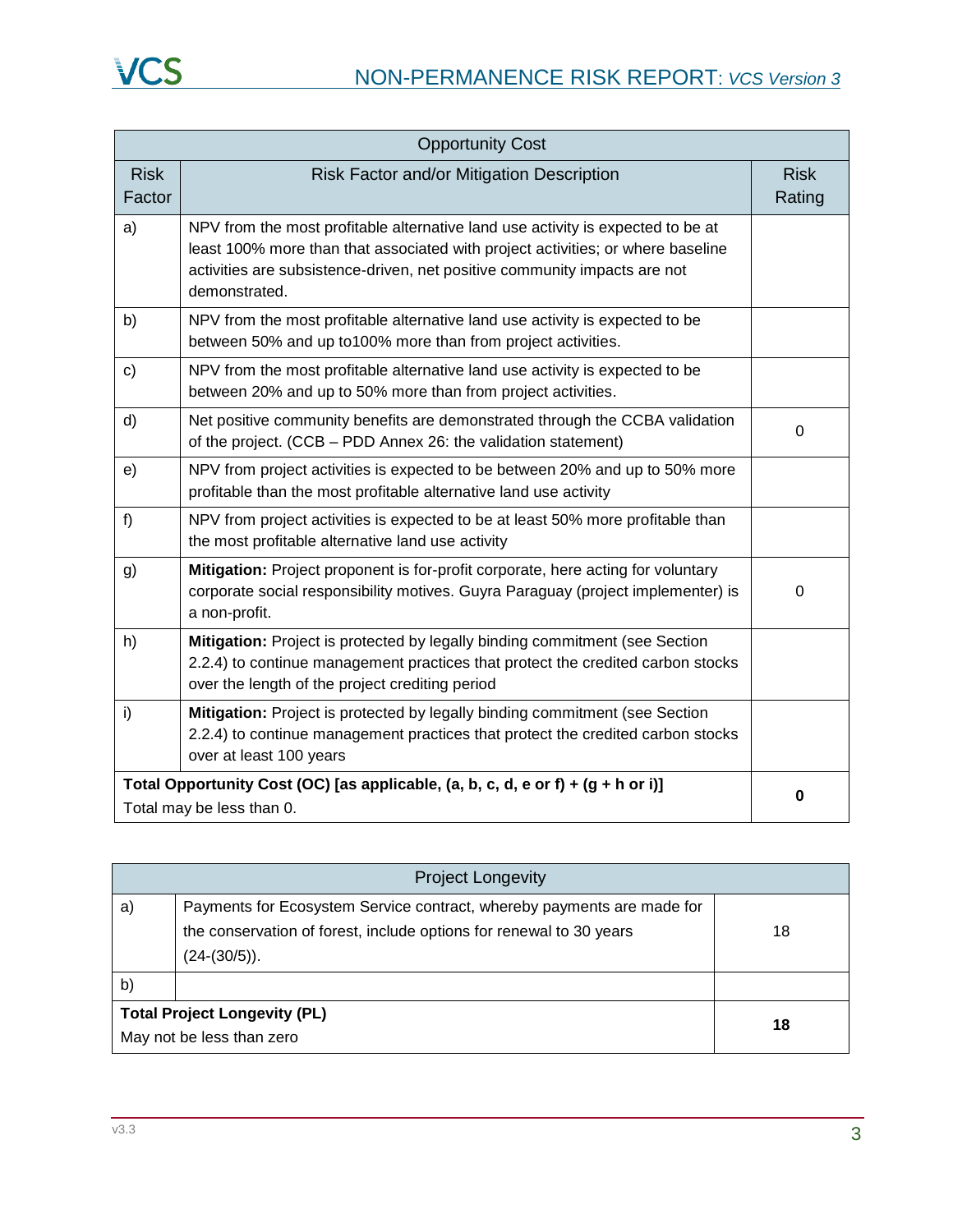| Internal Risk                           |    |
|-----------------------------------------|----|
| Total Internal Risk (PM + FV + OC + PL) |    |
| Total may not be less than zero.        | 18 |

## **2 EXTERNAL RISKS**

|                                                                                                            | Land Tenure and Resource Access/Impacts                                                                                                                                                                                                                                                                                                                                                                                                                                                                                                              |          |
|------------------------------------------------------------------------------------------------------------|------------------------------------------------------------------------------------------------------------------------------------------------------------------------------------------------------------------------------------------------------------------------------------------------------------------------------------------------------------------------------------------------------------------------------------------------------------------------------------------------------------------------------------------------------|----------|
| <b>Risk</b><br>Factor                                                                                      | Risk Factor and/or Mitigation Description                                                                                                                                                                                                                                                                                                                                                                                                                                                                                                            |          |
| a)                                                                                                         |                                                                                                                                                                                                                                                                                                                                                                                                                                                                                                                                                      |          |
| b)                                                                                                         | Ownership and resource access/use rights are held by different entity(s)<br>INDERT currently holds the land title while the occupants hold resource access<br>and use rights. However, an occupant is able to take full ownership of his/her<br>plot through paying a scheduled, nominal amount. The project is structured to<br>ensure that 25% of the PES payment goes towards paying this amount until it is<br>fully paid and each project participant will be enabled to take full ownership of<br>his / her plot during the project life time. | 2        |
| $\mathbf{C}$                                                                                               | Not Applicable. No land tenure or ownership conflicts exist                                                                                                                                                                                                                                                                                                                                                                                                                                                                                          | $\Omega$ |
| d)                                                                                                         | Not Applicable. No land tenure or ownership conflicts exist.                                                                                                                                                                                                                                                                                                                                                                                                                                                                                         | $\Omega$ |
| e)                                                                                                         | Not Applicable. Not a WRC project.                                                                                                                                                                                                                                                                                                                                                                                                                                                                                                                   | 0        |
| f)                                                                                                         |                                                                                                                                                                                                                                                                                                                                                                                                                                                                                                                                                      |          |
| g)                                                                                                         | Not Applicable. No land tenure or ownership conflicts exist.                                                                                                                                                                                                                                                                                                                                                                                                                                                                                         | $\Omega$ |
| Total Land Tenure (LT) [as applicable, ((a or b) + c + d + e + f + g)]<br>Total may not be less than zero. |                                                                                                                                                                                                                                                                                                                                                                                                                                                                                                                                                      | 2        |

|                       | <b>Community Engagement</b>                                                                                                                                                            |                       |
|-----------------------|----------------------------------------------------------------------------------------------------------------------------------------------------------------------------------------|-----------------------|
| <b>Risk</b><br>Factor | Risk Factor and/or Mitigation Description                                                                                                                                              | <b>Risk</b><br>Rating |
| a)                    | No parties live within the project area.                                                                                                                                               |                       |
| b)                    | All parties who are reliant on the project area and additionally the majority of the<br>community at La Amistad have been consulted (Annex 14).                                        |                       |
| $\mathsf{c})$         | The project generates net positive impacts on the social and economic<br>wellbeing of the local communities who derive livelihoods from the project area<br>CCBA Validated 06/12/2010. | -5                    |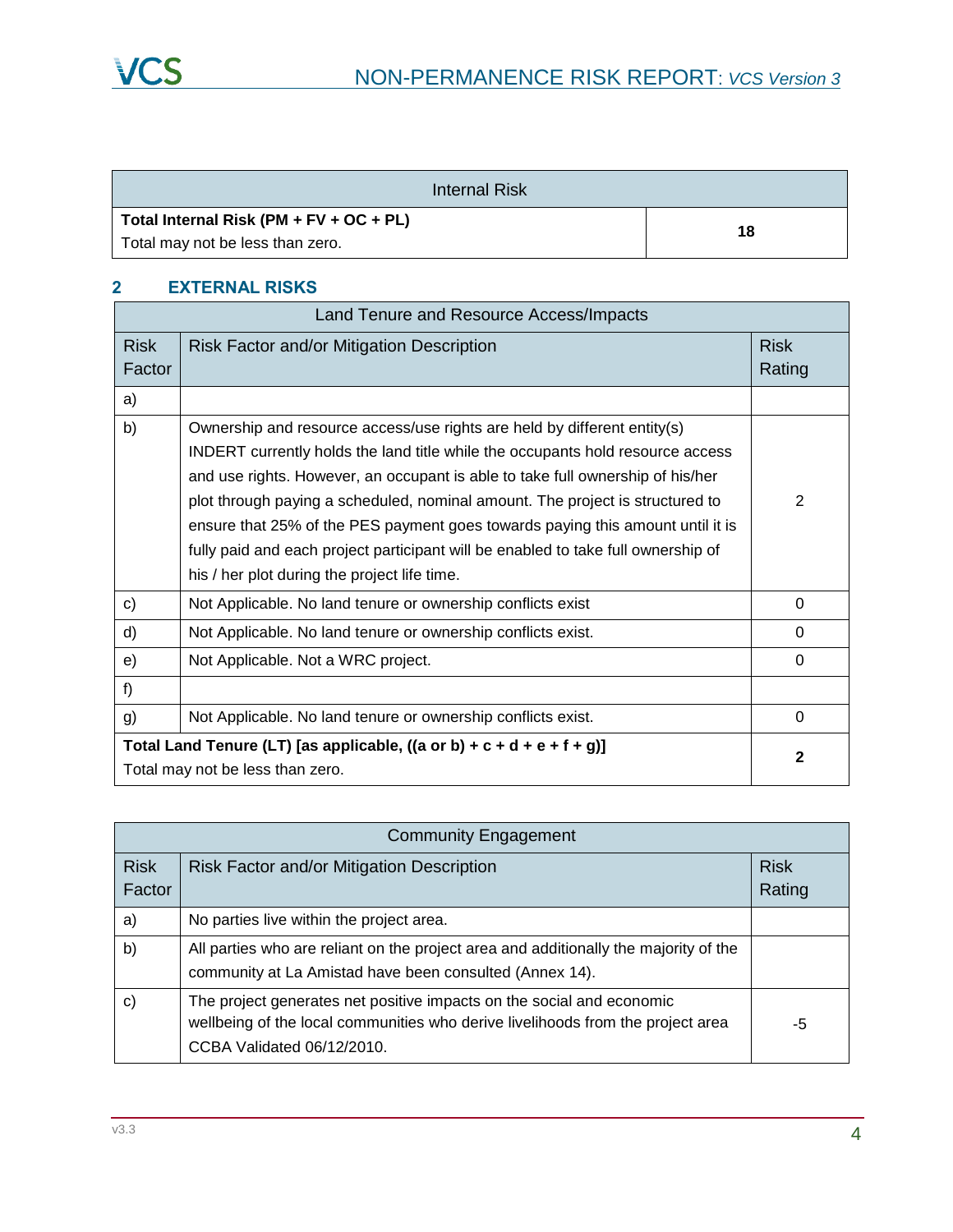

| Total Community Engagement (CE) [where applicable, $(a + b + c)$ ] |  |
|--------------------------------------------------------------------|--|
| Total may be less than zero.                                       |  |

| <b>Political Risk</b>                                        |                                                                                                                                                                                                                                                                                                                                          |                       |
|--------------------------------------------------------------|------------------------------------------------------------------------------------------------------------------------------------------------------------------------------------------------------------------------------------------------------------------------------------------------------------------------------------------|-----------------------|
| <b>Risk</b><br>Factor                                        | Risk Factor and/or Mitigation Description                                                                                                                                                                                                                                                                                                | <b>Risk</b><br>Rating |
| a)                                                           |                                                                                                                                                                                                                                                                                                                                          |                       |
| b)                                                           | Governance score using the latest version of the World Bank Worldwide<br>Governance Indicators of -0.45 for the monitoring period (Annex 24: WBI World<br>Governance Indicator Calculation V7).                                                                                                                                          | 4                     |
| c)                                                           |                                                                                                                                                                                                                                                                                                                                          |                       |
| d)                                                           |                                                                                                                                                                                                                                                                                                                                          |                       |
| e)                                                           |                                                                                                                                                                                                                                                                                                                                          |                       |
| f)                                                           | Paraguay is in receipt of UN-REDD funding, has a Designated National<br>Authority under the CDM and has a CDM Afforestation/Reforestation project<br>(Paraguari). In addition, Paraguay has been part of the FCPF since 2008, and in<br>September 2017 the PRODOC to implement the Forests for Sustainable Growth<br>Project was signed. | $-2$                  |
| Total Political (PC) [as applicable ((a, b, c, d or e) + f)] |                                                                                                                                                                                                                                                                                                                                          | 2                     |
| Total may not be less than zero.                             |                                                                                                                                                                                                                                                                                                                                          |                       |

| External Risk                          |  |
|----------------------------------------|--|
| Total External Risk ( $LT + CE + PC$ ) |  |
| Total may not be less than zero.       |  |

### **3 NATURAL RISKS**

| Fire                 |                                                                                                                                                                                                                                                         |
|----------------------|---------------------------------------------------------------------------------------------------------------------------------------------------------------------------------------------------------------------------------------------------------|
| Significance         | Every 10 to less than 25 years.                                                                                                                                                                                                                         |
| Likelihood           | Minor (5% to less than 25% loss of carbon stocks)                                                                                                                                                                                                       |
| Score (LS)           | 2                                                                                                                                                                                                                                                       |
| <b>Mitigation</b>    | 0.25                                                                                                                                                                                                                                                    |
| <b>Justification</b> | As the area contains natural grasslands natural fires are normal and fires are also<br>caused by traditional soil preparation practices for livestock and agriculture.<br>However, these fires occur in grasslands, and normally they do not impinge on |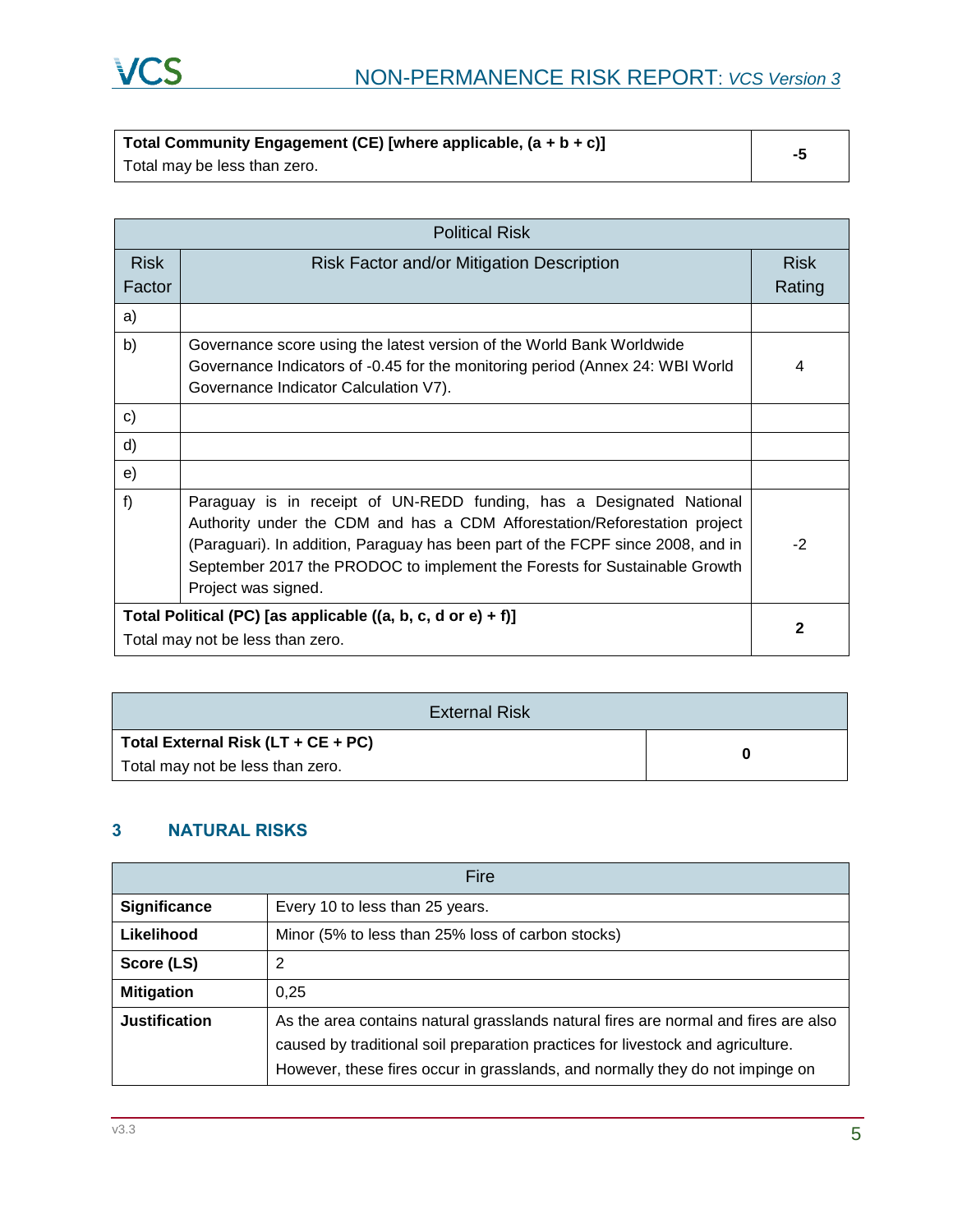| the forest which resists because of its intrinsic characteristics, which hampers the |
|--------------------------------------------------------------------------------------|
| progress of the fire.                                                                |
| The Forest Fire Brigade of Alto Vera (with its own headquarters on the site)         |
| prevents and mitigates fires in the area (along with the Indigenous Forest Fire      |
| Brigade). Additionally, the SEN (Secretariat of National Emergency), an              |
| emergency risk round table, operates at national level.                              |
| There is a control and prevention program that is executed by the community          |
| brigades which have the training and equipment needed. Besides maintaining fire      |
| lines, weather monitoring and the communication of the fire risk status in the area  |
| is performed. Fires are prevented, controlled and managed effectively.               |

| <b>Pest and Disease Outbreaks</b> |                                                                                                                                                                                                                                                                                                                                                                                                                                                                                                                                                                                                                                                                                                                                                                                                                                                                                                                                                                                                                                                                                                                                                                                                                                                                                                                                                                                                                                                                                                        |  |  |  |  |  |
|-----------------------------------|--------------------------------------------------------------------------------------------------------------------------------------------------------------------------------------------------------------------------------------------------------------------------------------------------------------------------------------------------------------------------------------------------------------------------------------------------------------------------------------------------------------------------------------------------------------------------------------------------------------------------------------------------------------------------------------------------------------------------------------------------------------------------------------------------------------------------------------------------------------------------------------------------------------------------------------------------------------------------------------------------------------------------------------------------------------------------------------------------------------------------------------------------------------------------------------------------------------------------------------------------------------------------------------------------------------------------------------------------------------------------------------------------------------------------------------------------------------------------------------------------------|--|--|--|--|--|
| <b>Significance</b>               | Insignificant (less than 5% loss of carbon stocks) or transient (full recovery of lost                                                                                                                                                                                                                                                                                                                                                                                                                                                                                                                                                                                                                                                                                                                                                                                                                                                                                                                                                                                                                                                                                                                                                                                                                                                                                                                                                                                                                 |  |  |  |  |  |
|                                   | carbon stocks expected within 10 years of any event)                                                                                                                                                                                                                                                                                                                                                                                                                                                                                                                                                                                                                                                                                                                                                                                                                                                                                                                                                                                                                                                                                                                                                                                                                                                                                                                                                                                                                                                   |  |  |  |  |  |
| Likelihood                        | Every 50 to less than 100 years                                                                                                                                                                                                                                                                                                                                                                                                                                                                                                                                                                                                                                                                                                                                                                                                                                                                                                                                                                                                                                                                                                                                                                                                                                                                                                                                                                                                                                                                        |  |  |  |  |  |
| Score (LS)                        | 0                                                                                                                                                                                                                                                                                                                                                                                                                                                                                                                                                                                                                                                                                                                                                                                                                                                                                                                                                                                                                                                                                                                                                                                                                                                                                                                                                                                                                                                                                                      |  |  |  |  |  |
| <b>Mitigation</b>                 | 0,5                                                                                                                                                                                                                                                                                                                                                                                                                                                                                                                                                                                                                                                                                                                                                                                                                                                                                                                                                                                                                                                                                                                                                                                                                                                                                                                                                                                                                                                                                                    |  |  |  |  |  |
| <b>Justification</b>              | There are no recorded pests or diseases that attacked the La Amistad forest or<br>the nearby forests of the reserve San Rafael. There are no known invasive<br>species of invertebrates and insects that can be considered a major threat, partly<br>because there are no specific studies since there are no reports of potential<br>threats; although some non-native species of vascular plants can become<br>invasive and gain some ground. However, the risk is not high, provided that<br>species diversity is maintained and no physical changes affecting the<br>temperature, the amount of light and other characteristics of forests are made.<br>This applies generally in similar forested areas in the Selva Central ecoregion<br>where the forest has analogous diversity and species composition.<br>As way to monitor that the risk remains low Guyra Paraguay is part of a Forest<br>Health Project with Argentina, Bolivia, Brazil, Chile, Paraguay and Uruguay<br>consisting of a regional strategy, a plan of action, mechanisms to exchange<br>information, cooperate and to share knowledge and develop solutions. This<br>system will be aware of what is happening in the region and give early warning of<br>an outbreak. In addition to having a list of specialists who can work towards<br>solving any problem.<br>Therefore, we can say that, based on the absence of previous cases of outbreak<br>and the system for monitoring the health of forests, the risk is low. |  |  |  |  |  |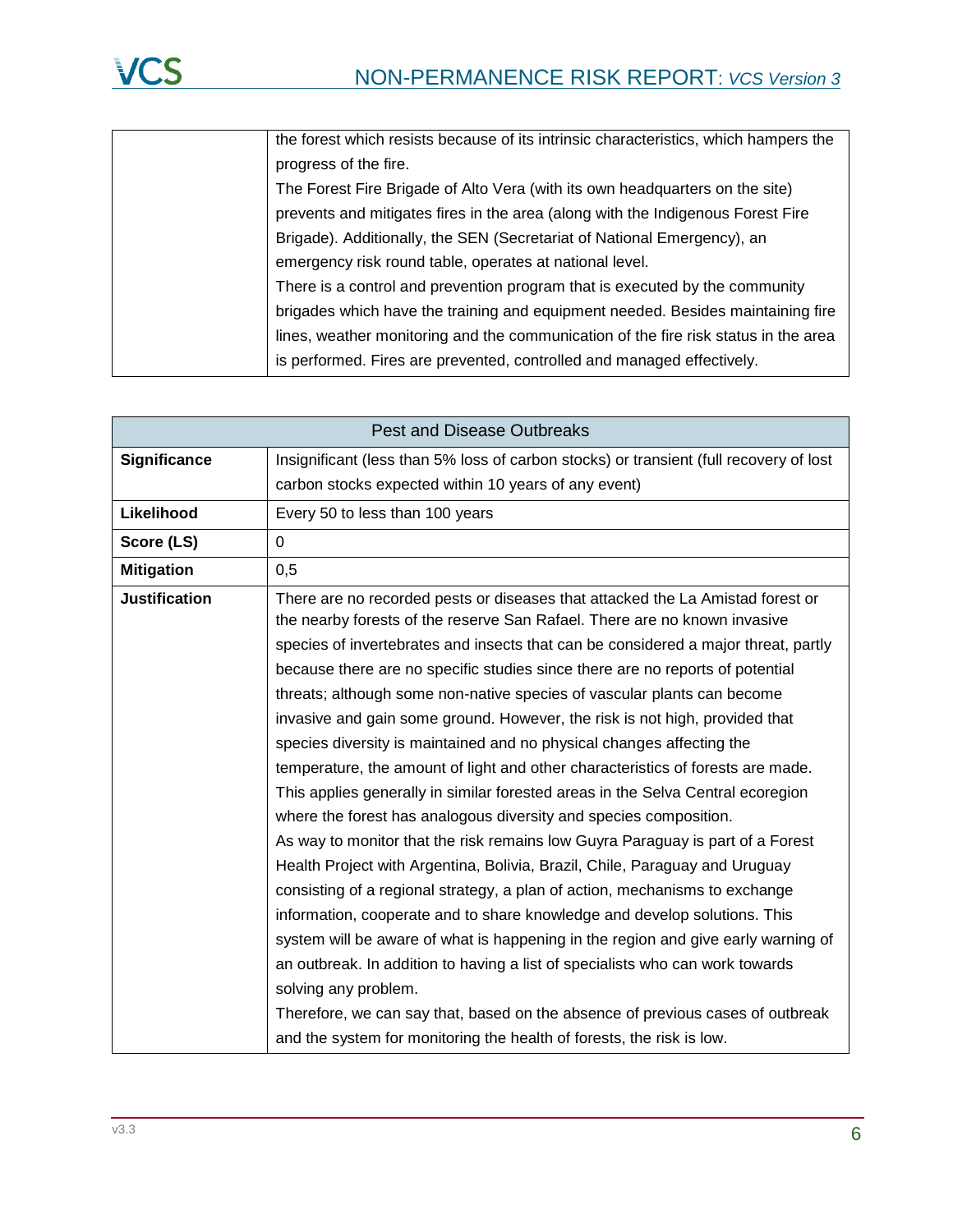| <b>Extreme Weather</b> |                                                                                                                                                                         |  |  |  |  |  |  |
|------------------------|-------------------------------------------------------------------------------------------------------------------------------------------------------------------------|--|--|--|--|--|--|
| <b>Significance</b>    | Insignificant (less than 5% loss of carbon stocks) or transient (full recovery of lost<br>carbon stocks expected within 10 years of any event).                         |  |  |  |  |  |  |
| Likelihood             | Less than every 10 years.                                                                                                                                               |  |  |  |  |  |  |
| Score (LS)             | 2                                                                                                                                                                       |  |  |  |  |  |  |
| <b>Mitigation</b>      | 1                                                                                                                                                                       |  |  |  |  |  |  |
| Justification          | Itapua is a department that has numerous storms. It is also one of the                                                                                                  |  |  |  |  |  |  |
|                        | departments with the highest average annual rainfall in the area.                                                                                                       |  |  |  |  |  |  |
|                        | Additionally, in general it is undeniable that thunderstorms negatively affect                                                                                          |  |  |  |  |  |  |
|                        | forests, strong winds fell mature and sick trees. This is evident along paths                                                                                           |  |  |  |  |  |  |
|                        | accessing the properties of Guyra Paraguay in San Rafael and where roads are                                                                                            |  |  |  |  |  |  |
|                        | hampered by mature fallen trees. However, this is relatively normal in these types                                                                                      |  |  |  |  |  |  |
|                        | of habitats, storms in the area are moderate and the effect is transient.                                                                                               |  |  |  |  |  |  |
|                        | In the case of La Amistad, the negative effects are not as severe as in other areas                                                                                     |  |  |  |  |  |  |
|                        | of the reserve area. So it is not considered that this risk is significant for the                                                                                      |  |  |  |  |  |  |
|                        | purposes of this evaluation.                                                                                                                                            |  |  |  |  |  |  |
|                        | In terms of mitigation, it is important to note that there is an early warning system,<br>used to warn people about the weather in the area and nationally. This avoids |  |  |  |  |  |  |
|                        | accidents and inconveniences related to communication and accessibility.                                                                                                |  |  |  |  |  |  |

| <b>Geological Risk</b> |                                                                              |  |  |
|------------------------|------------------------------------------------------------------------------|--|--|
| Significance           | No loss.                                                                     |  |  |
| Likelihood             | Once every 100 years or more, or risk is not applicable to the project area. |  |  |
| Score (LS)             | 0                                                                            |  |  |
| <b>Mitigation</b>      |                                                                              |  |  |
| <b>Justification</b>   | No occurrence.                                                               |  |  |

| <b>Other Natural Risk</b> |                                                                              |  |  |
|---------------------------|------------------------------------------------------------------------------|--|--|
| Significance              | No loss.                                                                     |  |  |
| Likelihood                | Once every 100 years or more, or risk is not applicable to the project area. |  |  |
| Score (LS)                | 0                                                                            |  |  |
| <b>Mitigation</b>         |                                                                              |  |  |
| <b>Justification</b>      | None identified.                                                             |  |  |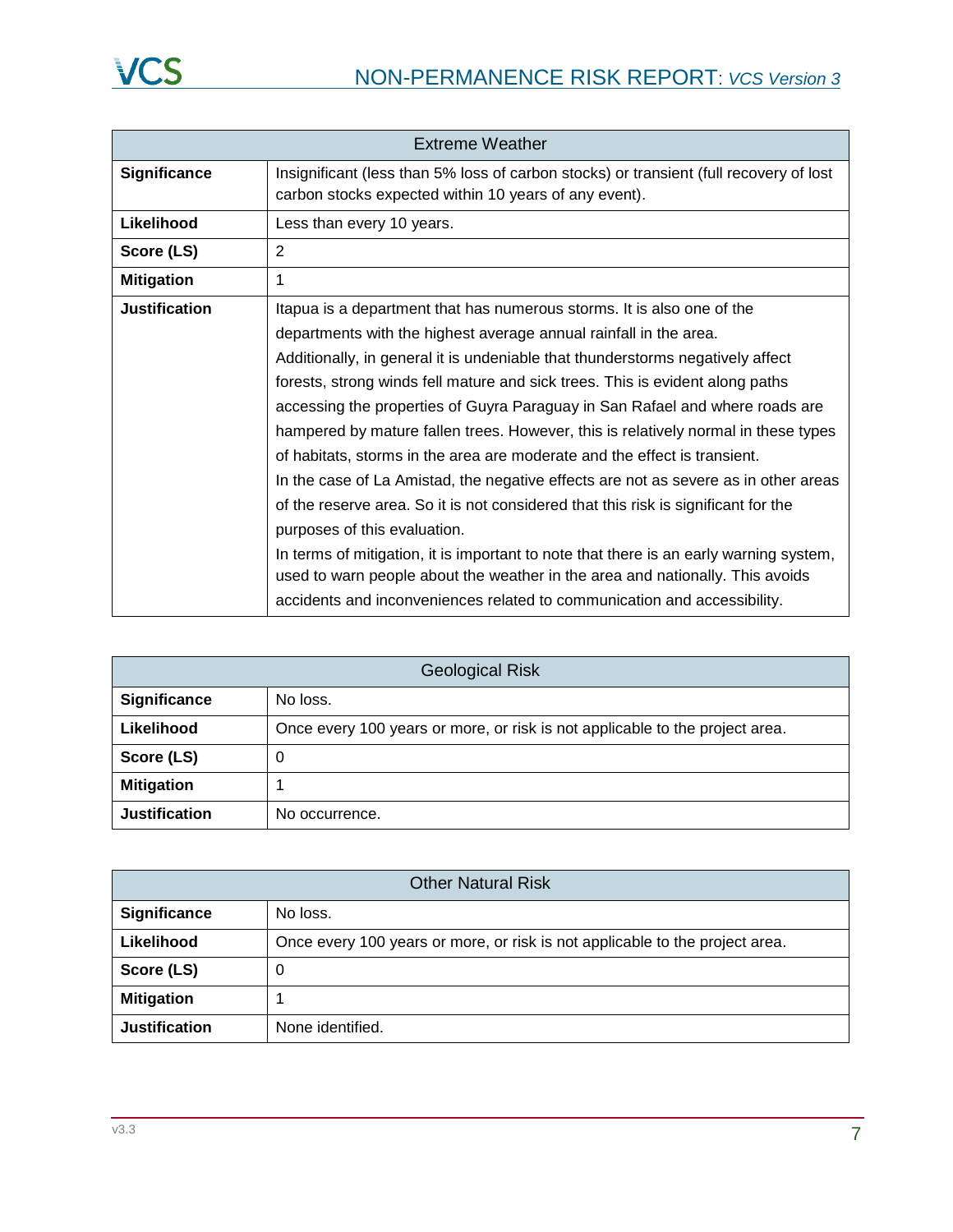| Score for each natural risk applicable to the project      |     |
|------------------------------------------------------------|-----|
| (Determined by $(LS \times M)$ )                           |     |
| Fire $(F)$                                                 | 0,5 |
| Pest and Disease Outbreaks (PD)                            | 0   |
| Extreme Weather (W)                                        | 2   |
| Geological Risk (G)                                        | 0   |
| Other natural risk (ON)                                    | 0   |
| Total Natural Risk (as applicable, $F + PD + W + G + ON$ ) | 2.5 |

#### **4 OVERALL NON-PERMANENCE RISK RATING AND BUFFER DETERMINATION**

### **4.1 Overall Risk Rating**

| <b>Risk Category</b>            | Rating               |    |  |  |
|---------------------------------|----------------------|----|--|--|
| a                               | <b>Internal Risk</b> | 18 |  |  |
|                                 | <b>External Risk</b> |    |  |  |
| С                               | <b>Natural Risk</b>  |    |  |  |
| Overall Risk Rating (a + b + c) | 20.5                 |    |  |  |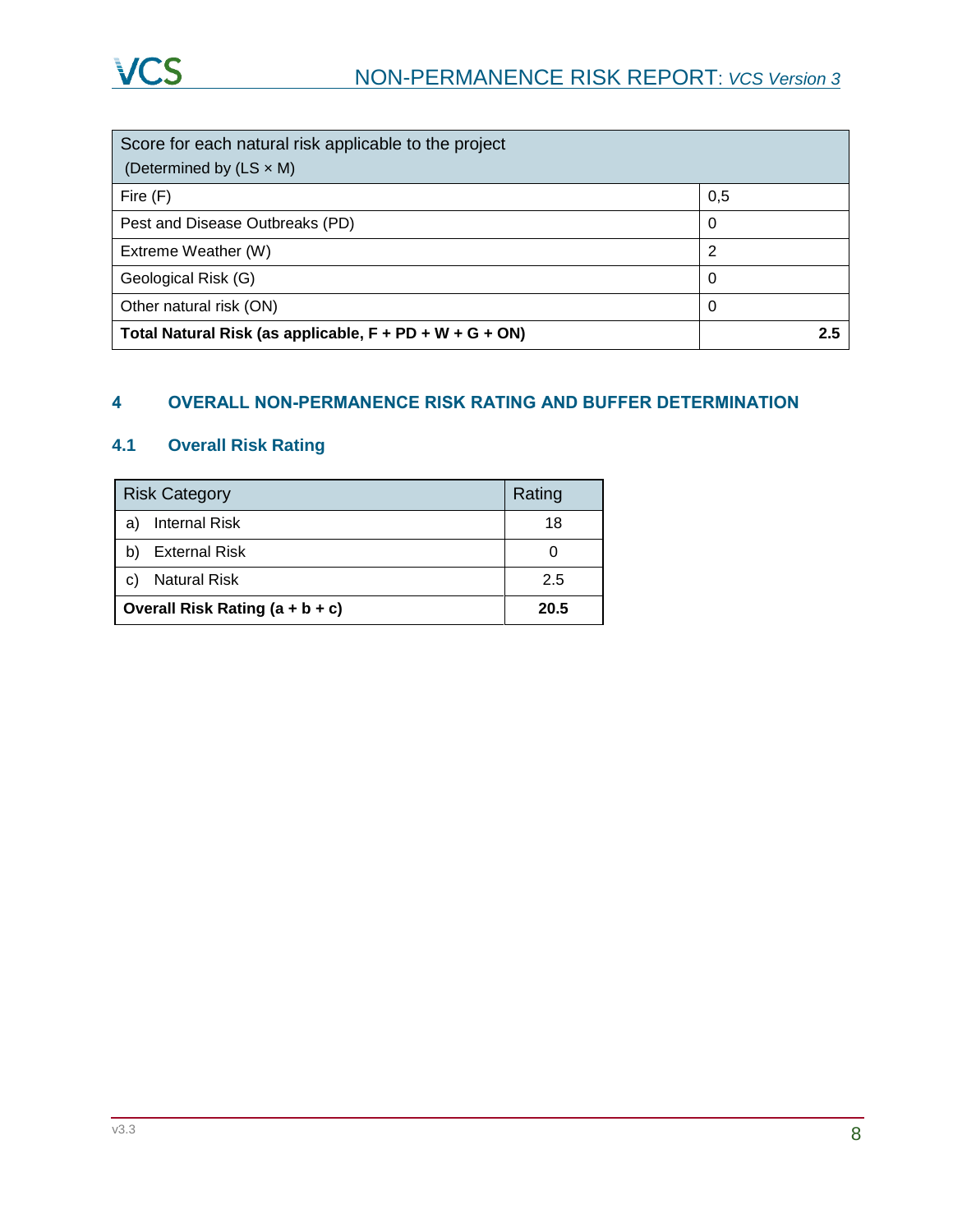

#### **4.2 Calculation of Total VCUs**

| Year    | <b>Estimated baseline</b><br>emissions or<br>removals (tCO <sub>2</sub> e) | <b>Buffer %</b> | <b>Buffer PLANNED</b> |  |
|---------|----------------------------------------------------------------------------|-----------------|-----------------------|--|
| 2010-11 | 862                                                                        | 20.50%          | 177                   |  |
| 2011-12 | 894                                                                        | 20.50%          | 183                   |  |
| 2012-13 | 949                                                                        | 20.50%          | 195                   |  |
| 2013-14 | 1058                                                                       | 20.50%          | 217                   |  |
| 2014-15 | 1721                                                                       | 20.50%          | 353                   |  |
| 2015-16 | 2160                                                                       | 20.50%          | 443                   |  |
| 2016-17 | 2233                                                                       | 20.50%          | 458                   |  |
| 2017-18 | 2307                                                                       | 20.50%          | 473                   |  |
| 2018-19 | 2380                                                                       | 20.50%          | 488                   |  |
| 2019-20 | 2454                                                                       | 20.50%          | 503                   |  |
| 2020-21 | 2497                                                                       | 20.50%          | 512                   |  |
| 2021-22 | 1689                                                                       | 20.50%          | 346                   |  |
| 2022-23 | 1689                                                                       | 20.50%          | 346                   |  |
| 2023-24 | 1675                                                                       | 20.50%          | 343                   |  |
| 2024-25 | 1584                                                                       | 20.50%          | 325                   |  |
| 2025-26 | 932                                                                        | 20.50%          | 191                   |  |
| 2026-27 | 495                                                                        | 20.50%          | 102                   |  |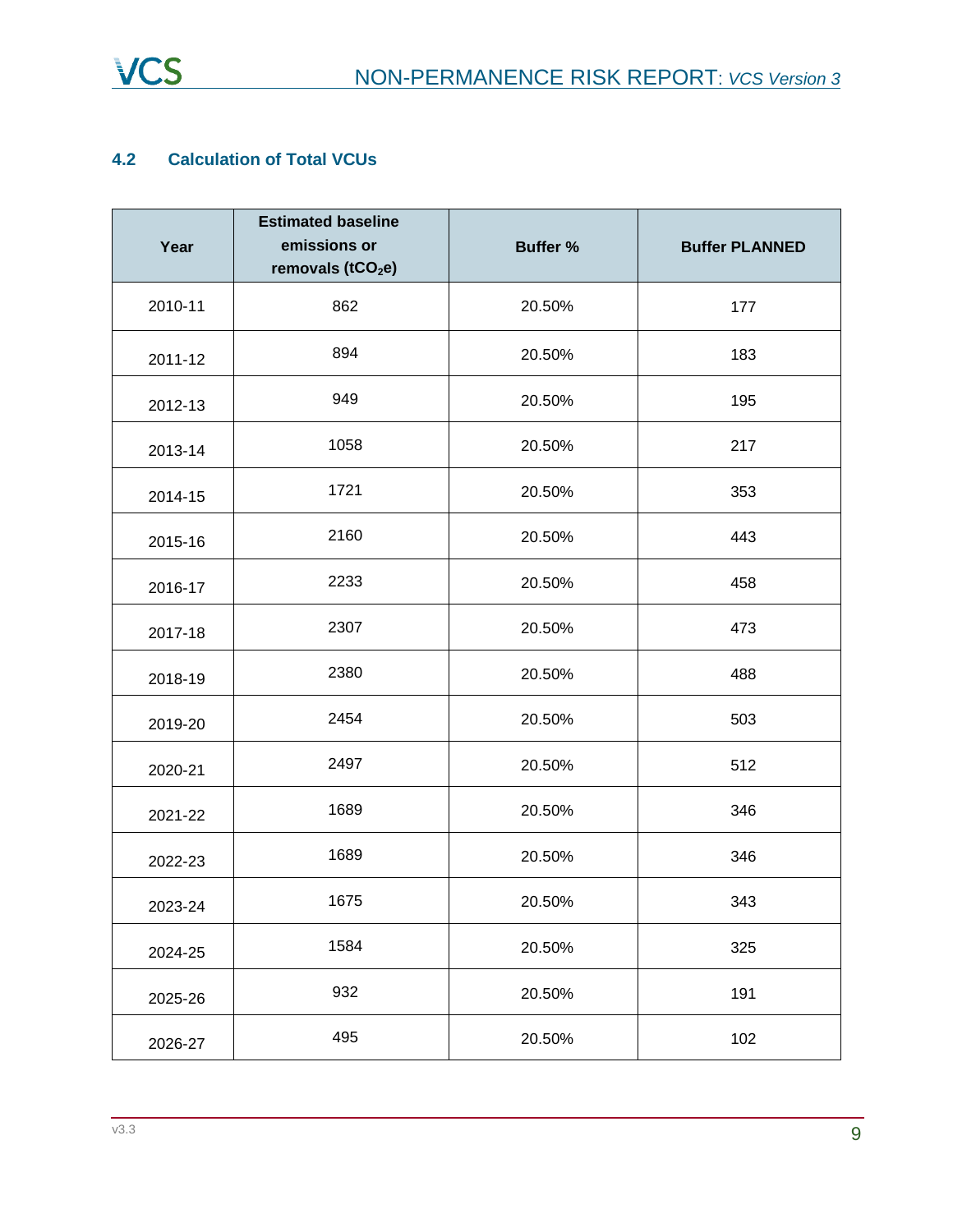# NON-PERMANENCE RISK REPORT: *VCS Version 3*

| 2027-28        | 422    | 20.50% | 86   |  |
|----------------|--------|--------|------|--|
| 2028-29        | 353    | 20.50% | 72   |  |
| 284<br>2029-30 |        | 20.50% | 58   |  |
| <b>Total</b>   | 28,636 |        | 5870 |  |

This table gives the full breakdown of baseline emissions before deductions, the uncertainty deduction, baseline emissions after the uncertainty deduction, project emissions, leakage emissions, Net GHG emission reductions before the risk buffer deduction, emissions reductions withheld in risk buffer and Net GHG emission reductions or removals after the risk buffer deduction (VCUs).

| Year           | <b>Estimated</b><br>baseline<br>emissions<br>or removals<br>(tCO <sub>2</sub> e)<br>(ACBSL) | <b>Estimated</b><br>project<br>emissions<br>or<br>removals<br>(tCO <sub>2</sub> e)<br>$(\Delta CP)$ | <b>Estimated</b><br>leakage<br>emissions<br>(tCO <sub>2</sub> e)<br>(ACLK) | <b>Estimated</b><br>net GHG<br>emission<br>reductions<br><b>or</b><br>removals<br>(tCO <sub>2</sub> e)<br>(CREDD, t) | <b>Uncert</b><br>ainty<br>deduct<br>ion | Adjuste<br>d<br><b>CREDD</b><br>, t | <b>Emissions</b><br>reductions<br>withheld in<br>risk buffer (t<br>CO2-e)<br>(Buffer<br><b>PLANNED)</b> | <b>Net GHG</b><br>emission<br>reductions<br><b>or</b><br>removals<br>after risk<br>buffer<br>deduction<br>(tCO <sub>2e</sub> ) -<br><b>VCUs</b> |
|----------------|---------------------------------------------------------------------------------------------|-----------------------------------------------------------------------------------------------------|----------------------------------------------------------------------------|----------------------------------------------------------------------------------------------------------------------|-----------------------------------------|-------------------------------------|---------------------------------------------------------------------------------------------------------|-------------------------------------------------------------------------------------------------------------------------------------------------|
| 2010-<br>11    | 862                                                                                         | $\mathbf 0$                                                                                         | 66                                                                         | 796                                                                                                                  | 40                                      | 756                                 | 177                                                                                                     | 580                                                                                                                                             |
| $2011 -$<br>12 | 894                                                                                         | $\mathbf 0$                                                                                         | 66                                                                         | 828                                                                                                                  | 41                                      | 787                                 | 183                                                                                                     | 604                                                                                                                                             |
| $2012 -$<br>13 | 949                                                                                         | $\mathbf 0$                                                                                         | 67                                                                         | 882                                                                                                                  | 44                                      | 838                                 | 195                                                                                                     | 643                                                                                                                                             |
| 2013-<br>14    | 1,058                                                                                       | $\mathbf 0$                                                                                         | 69                                                                         | 977                                                                                                                  | 49                                      | 928                                 | 217                                                                                                     | 723                                                                                                                                             |
| 2014-<br>15    | 1,721                                                                                       | $\pmb{0}$                                                                                           | 68                                                                         | 1,509                                                                                                                | 83                                      | 1,434                               | 353                                                                                                     | 1,218                                                                                                                                           |
| $2015 -$<br>16 | 2,160                                                                                       | 55                                                                                                  | 90                                                                         | 2,043                                                                                                                | 101                                     | 1,941                               | 443                                                                                                     | 1,471                                                                                                                                           |
| $2016 -$<br>17 | 2,233                                                                                       | 325                                                                                                 | 41                                                                         | 2,113                                                                                                                | 93                                      | 2,007                               | 458                                                                                                     | 1,316                                                                                                                                           |
| 2017-<br>18    | 2,307                                                                                       | $\mathbf 0$                                                                                         | 6                                                                          | 2,182                                                                                                                | 115                                     | 2,073                               | 473                                                                                                     | 1,713                                                                                                                                           |
| 2018-<br>19    | 2,380                                                                                       | $\mathbf 0$                                                                                         | 6                                                                          | 2,252                                                                                                                | 119                                     | 2,139                               | 488                                                                                                     | 1,768                                                                                                                                           |